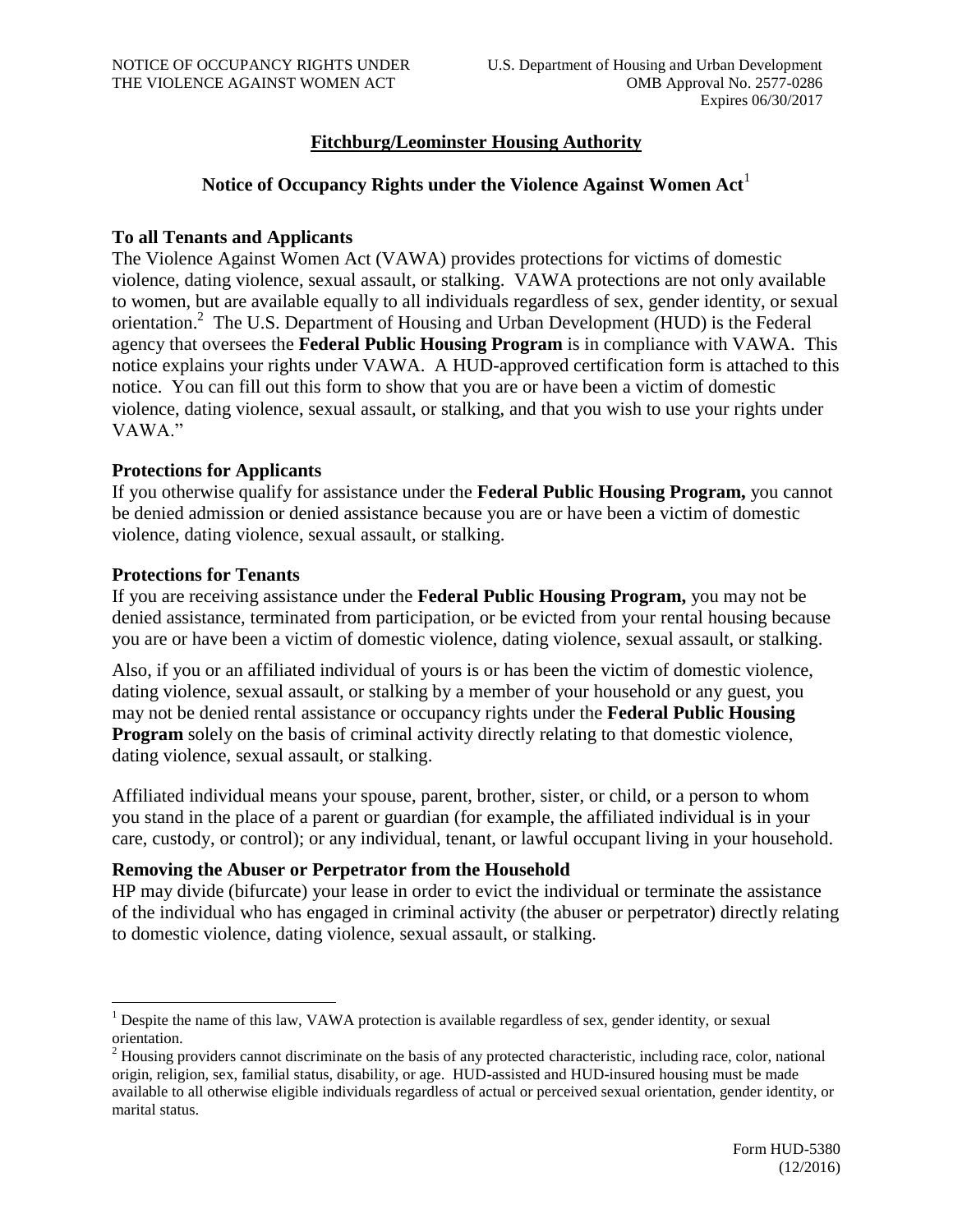If HP chooses to remove the abuser or perpetrator, HP may not take away the rights of eligible tenants to the unit or otherwise punish the remaining tenants. If the evicted abuser or perpetrator was the sole tenant to have established eligibility for assistance under the program, HP must allow the tenant who is or has been a victim and other household members to remain in the unit for a period of time, in order to establish eligibility under the program or under another HUD housing program covered by VAWA, or, find alternative housing.

In removing the abuser or perpetrator from the household, HP must follow Federal, State, and local eviction procedures. In order to divide a lease, HP may, but is not required to, ask you for documentation or certification of the incidences of domestic violence, dating violence, sexual assault, or stalking.

#### **Moving to Another Unit**

Upon your request, HP may permit you to move to another unit, subject to the availability of other units, and still keep your assistance. In order to approve a request, HP may ask you to provide documentation that you are requesting to move because of an incidence of domestic violence, dating violence, sexual assault, or stalking. If the request is a request for emergency transfer, the housing provider may ask you to submit a written request or fill out a form where you certify that you meet the criteria for an emergency transfer under VAWA. The criteria are:

**(1) You are a victim of domestic violence, dating violence, sexual assault, or stalking.** If your housing provider does not already have documentation that you are a victim of domestic violence, dating violence, sexual assault, or stalking, your housing provider may ask you for such documentation, as described in the documentation section below.

**(2) You expressly request the emergency transfer.** Your housing provider may choose to require that you submit a form, or may accept another written or oral request.

**(3) You reasonably believe you are threatened with imminent harm from**  further violence if you remain in your current unit. This means you have a reason to fear that if you do not receive a transfer you would suffer violence in the very near future.

#### **OR**

**You are a victim of sexual assault and the assault occurred on the premises during the 90-calendar-day period before you request a transfer.** If you are a victim of sexual assault, then in addition to qualifying for an emergency transfer because you reasonably believe you are threatened with imminent harm from further violence if you remain in your unit, you may qualify for an emergency transfer if the sexual assault occurred on the premises of the property from which you are seeking your transfer, and that assault happened within the 90-calendarday period before you expressly request the transfer.

HP will keep confidential requests for emergency transfers by victims of domestic violence, dating violence, sexual assault, or stalking, and the location of any move by such victims and their families.

HP's emergency transfer plan provides further information on emergency transfers, and HP must make a copy of its emergency transfer plan available to you if you ask to see it.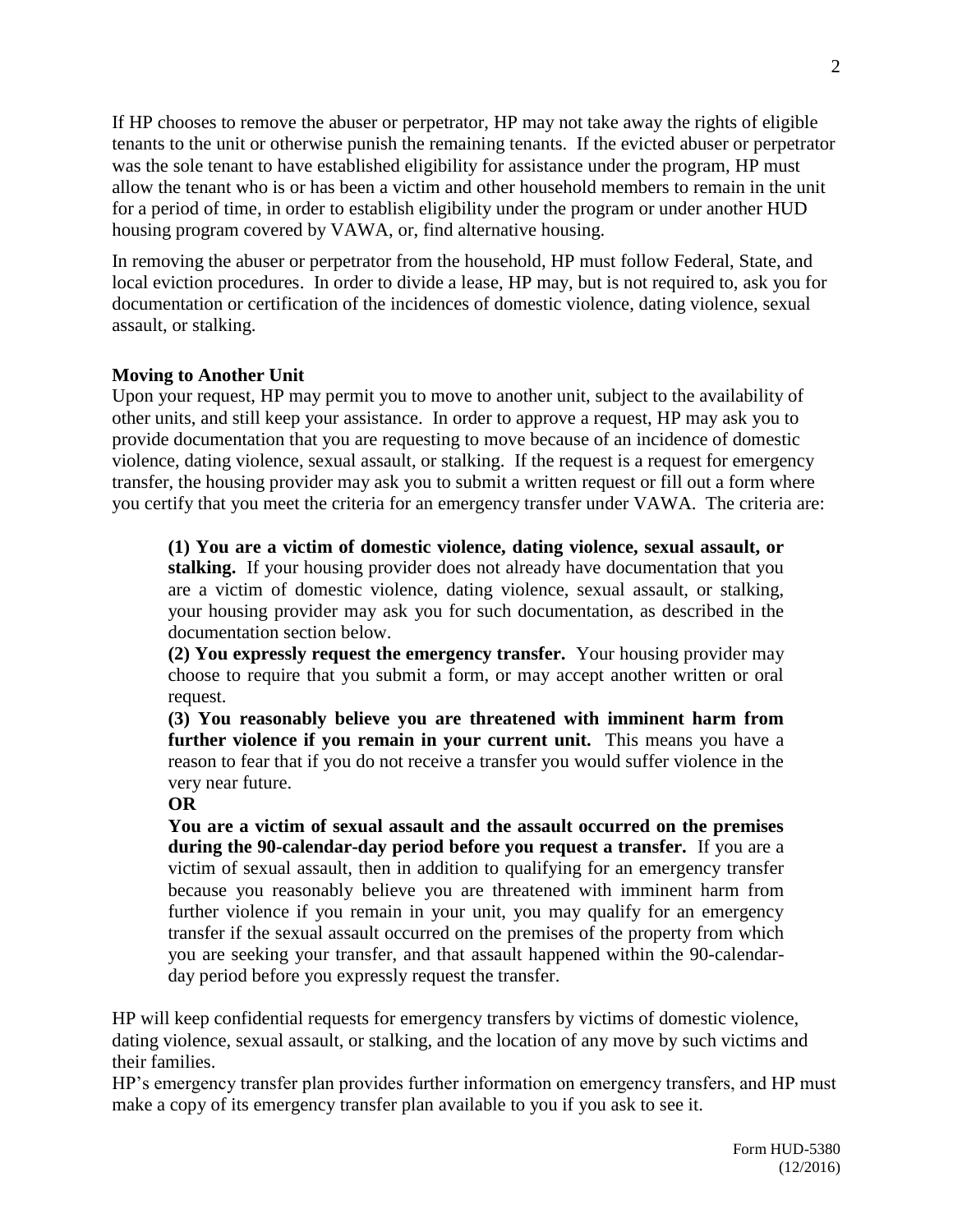## **Documenting You Are or Have Been a Victim of Domestic Violence, Dating Violence, Sexual Assault or Stalking**

HP can, but is not required to, ask you to provide documentation to "certify" that you are or have been a victim of domestic violence, dating violence, sexual assault, or stalking. Such request from HP must be in writing, and HP must give you at least 14 business days (Saturdays, Sundays, and Federal holidays do not count) from the day you receive the request to provide the documentation. HP may, but does not have to, extend the deadline for the submission of documentation upon your request.

You can provide one of the following to HP as documentation. It is your choice which of the following to submit if HP asks you to provide documentation that you are or have been a victim of domestic violence, dating violence, sexual assault, or stalking.

- A complete HUD-approved certification form given to you by HP with this notice, that documents an incident of domestic violence, dating violence, sexual assault, or stalking. The form will ask for your name, the date, time, and location of the incident of domestic violence, dating violence, sexual assault, or stalking, and a description of the incident. The certification form provides for including the name of the abuser or perpetrator if the name of the abuser or perpetrator is known and is safe to provide.
- A record of a Federal, State, tribal, territorial, or local law enforcement agency, court, or administrative agency that documents the incident of domestic violence, dating violence, sexual assault, or stalking. Examples of such records include police reports, protective orders, and restraining orders, among others.
- A statement, which you must sign, along with the signature of an employee, agent, or volunteer of a victim service provider, an attorney, a medical professional or a mental health professional (collectively, "professional") from whom you sought assistance in addressing domestic violence, dating violence, sexual assault, or stalking, or the effects of abuse, and with the professional selected by you attesting under penalty of perjury that he or she believes that the incident or incidents of domestic violence, dating violence, sexual assault, or stalking are grounds for protection.
- Any other statement or evidence that HP has agreed to accept.

If you fail or refuse to provide one of these documents within the 14 business days, HP does not have to provide you with the protections contained in this notice.

If HP receives conflicting evidence that an incident of domestic violence, dating violence, sexual assault, or stalking has been committed (such as certification forms from two or more members of a household each claiming to be a victim and naming one or more of the other petitioning household members as the abuser or perpetrator), HP has the right to request that you provide third-party documentation within thirty 30 calendar days in order to resolve the conflict. If you fail or refuse to provide third-party documentation where there is conflicting evidence, HP does not have to provide you with the protections contained in this notice.

## **Confidentiality**

HP must keep confidential any information you provide related to the exercise of your rights under VAWA, including the fact that you are exercising your rights under VAWA.

HP must not allow any individual administering assistance or other services on behalf of HP (for example, employees and contractors) to have access to confidential information unless for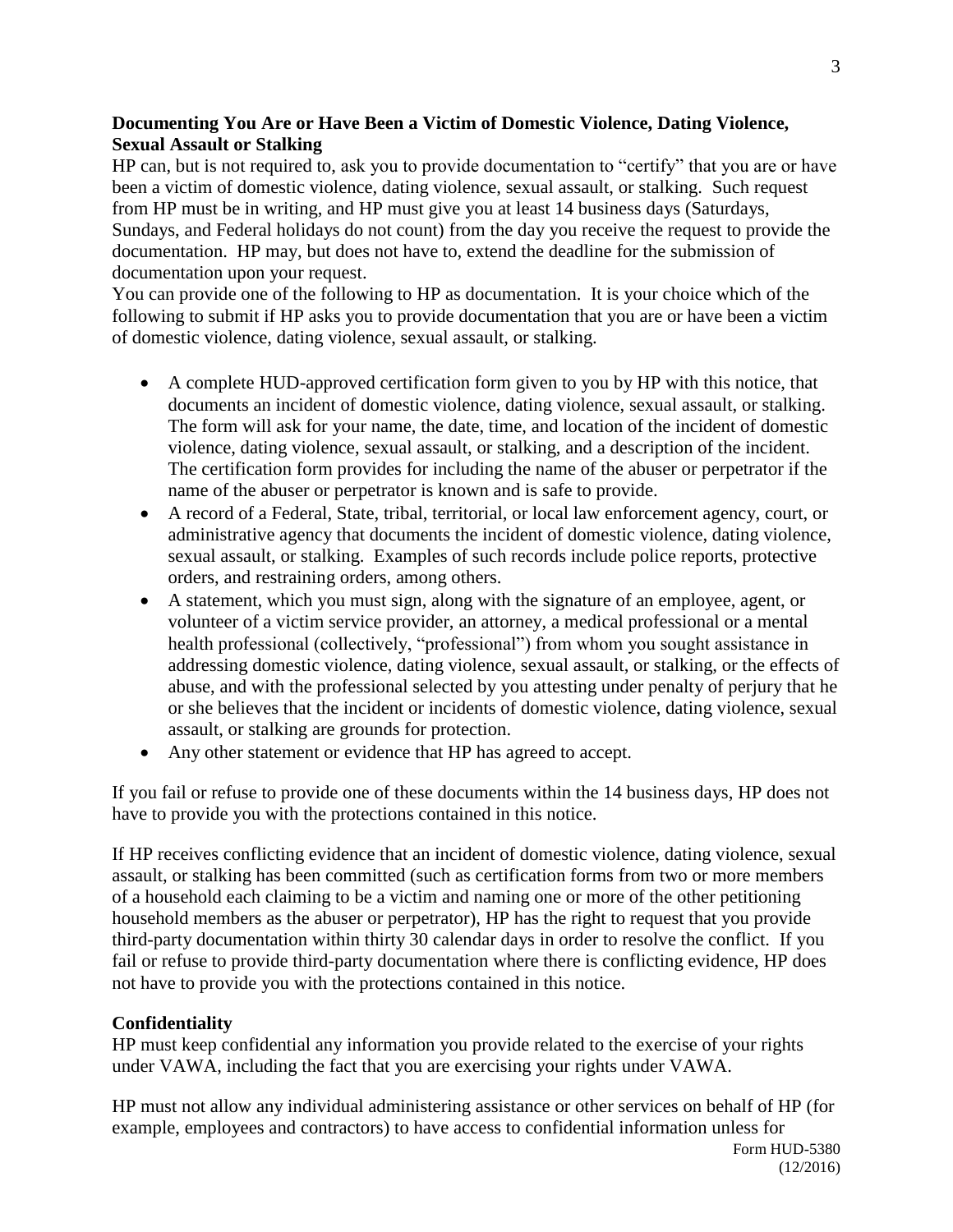reasons that specifically call for these individuals to have access to this information under applicable Federal, State, or local law.

HP must not enter your information into any shared database or disclose your information to any other entity or individual. HP, however, may disclose the information provided if:

- You give written permission to HP to release the information on a time limited basis.
- HP needs to use the information in an eviction or termination proceeding, such as to evict your abuser or perpetrator or terminate your abuser or perpetrator from assistance under this program.
- A law requires HP or your landlord to release the information.

VAWA does not limit HP's duty to honor court orders about access to or control of the property. This includes orders issued to protect a victim and orders dividing property among household members in cases where a family breaks up.

## **Reasons a Tenant Eligible for Occupancy Rights under VAWA May Be Evicted or Assistance May Be Terminated**

You can be evicted and your assistance can be terminated for serious or repeated lease violations that are not related to domestic violence, dating violence, sexual assault, or stalking committed against you. However, HP cannot hold tenants who have been victims of domestic violence, dating violence, sexual assault, or stalking to a more demanding set of rules than it applies to tenants who have not been victims of domestic violence, dating violence, sexual assault, or stalking.

The protections described in this notice might not apply, and you could be evicted and your assistance terminated, if HP can demonstrate that not evicting you or terminating your assistance would present a real physical danger that:

1) Would occur within an immediate time frame, and

2) Could result in death or serious bodily harm to other tenants or those who work on the property.

If HP can demonstrate the above, HP should only terminate your assistance or evict you if there are no other actions that could be taken to reduce or eliminate the threat.

# **Other Laws**

VAWA does not replace any Federal, State, or local law that provides greater protection for victims of domestic violence, dating violence, sexual assault, or stalking. You may be entitled to additional housing protections for victims of domestic violence, dating violence, sexual assault, or stalking under other Federal laws, as well as under State and local laws.

# **Non-Compliance with The Requirements of This Notice**

You may report a covered housing provider's violations of these rights and seek additional assistance, if needed, by contacting or filing a complaint with the **Boston HUD Regional Office at<https://portal.hud.gov/hudportal/HUD?src=/states/massachusetts/offices> or phone 1-800-955-2232.**

# **For Additional Information**

You may view a copy of HUD's final VAWA rule at **[https://portal.hud.gov/hudportal/documents/huddoc?id=PIH-2017-08VAWRA2013.pdf.](https://portal.hud.gov/hudportal/documents/huddoc?id=PIH-2017-08VAWRA2013.pdf)**